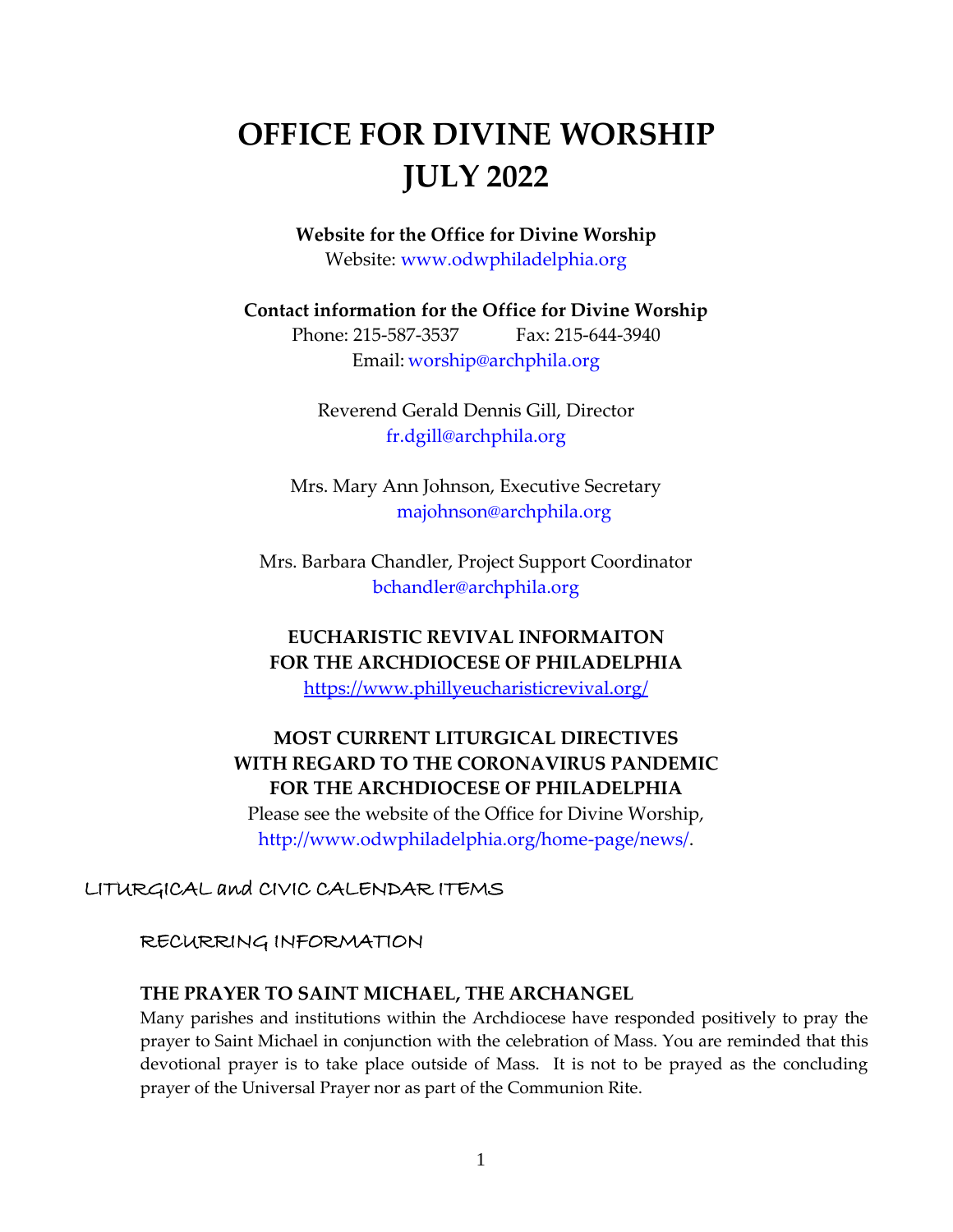#### **TIME FOR VIGIL MASSES AND ANTICIPATED MASSES**

The time for Vigil Masses and Anticipated Masses in the Archdiocese of Philadelphia is no earlier than 4:00 PM. This applies to Holy Days of Obligation as well, including Christmas.

### **THE MASS SCHEDULE FOR HOLY DAYS WHEN THE OBLIGATION IS SUSPENDED**

In the United States, there are three Holy Days, Solemnities, when the obligation to participate in Mass is suspended when the observance falls on a Monday or a Saturday—the Solemnity of Mary, the Holy Mother of God (January 1), the Solemnity of the Assumption of the Blessed Virgin Mary (August 15), and the Solemnity of All Saints (November 1). In these instances, the Mass schedule certainly can be modified. However, there should be the celebration of one Mass at least for the benefit of the faithful who desire to attend Mass.

#### **TIME OF THE EASTER VIGIL 2023**

The Easter Vigil is the first Mass of Easter Sunday and not in any way to be considered an Anticipated Mass for Easter Sunday. This is why the discipline of the Church insists that it should not begin before nightfall in any circumstance. It may be helpful to know that sunset, according to a variety of models, occurs approximately at 7:31 PM on April 8, 2023. This information is provided at this time to assist with calendar planning for 2022-2023. In general, given the variable date for Easter, it seems best to schedule the Easter Vigil each year for 8:00 PM or later.

### SAVE THE NEW DATE

*The Archdiocesan Pilgrimage to the National Shrine of the Immaculate Conception, Washington DC, is scheduled for Saturday, October 15, 2022. All parishes, religious communities and institutions are asked to mark the date to allow for the broadest possible participation of clergy and faithful from all throughout the Archdiocese.*

#### CHRISTIAN INITIATION OF ADULTS

The Office for Divine Worship has the responsibility for direction, guidance and support of pastors and those who collaborate with them in the formation of adults for Christian Initiation. Additional information on Christian Initiation for adults can be found on the website for the Office for Divine Worship, under the heading *Christian Initiation*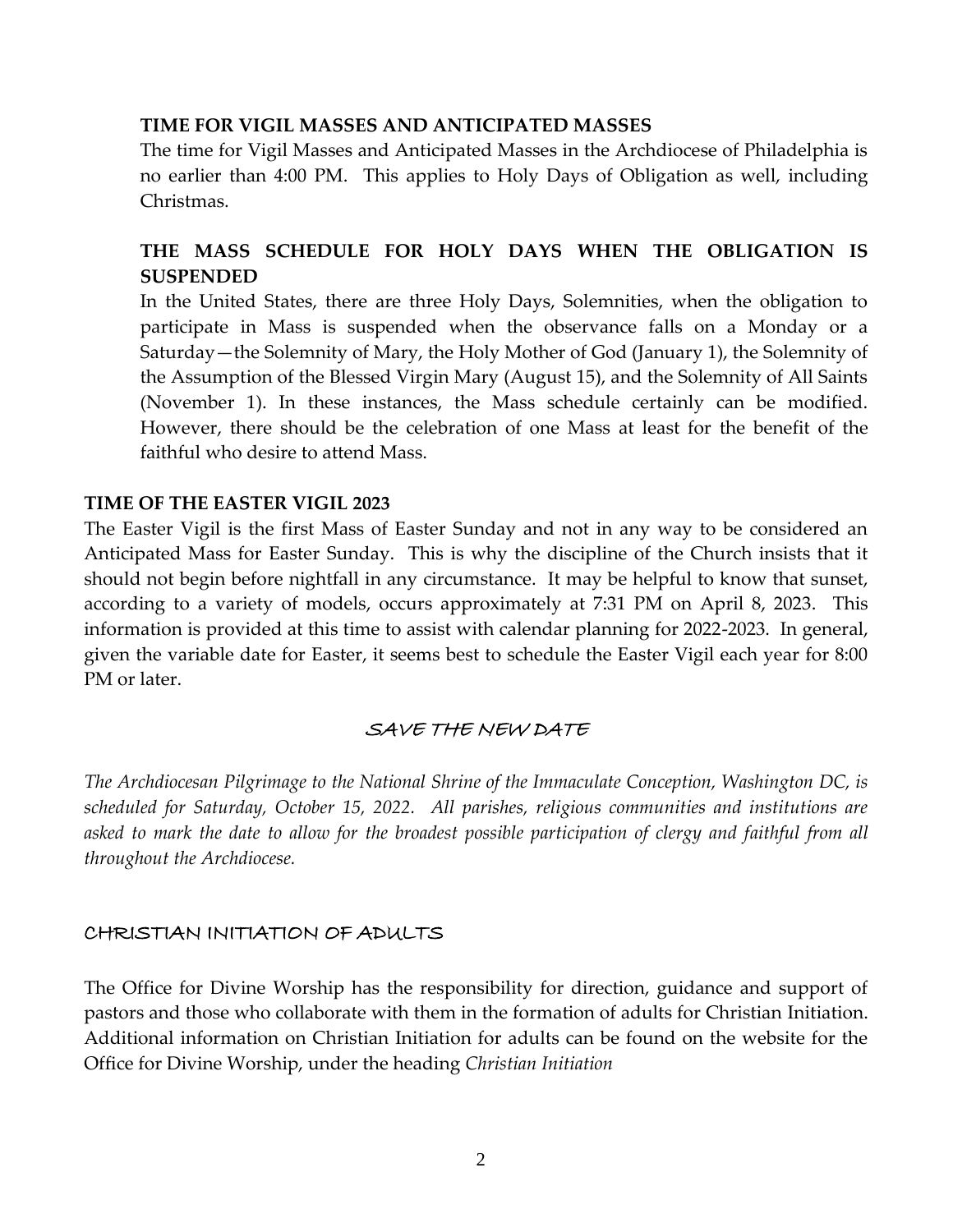### WORKSHOP ON THE ORDER OF CHRISTIAN INITIATION OF ADULTS SAVE THE DATE/MORE INFORMATION TO FOLLOW

**Saturday, October 29, 2022**

9:00 AM to 3:00 PM, *lunch included Location to be determined* Reverend Gerald Dennis Gill, Presenter Director, Office for Divine Worship

Register by e-mail at **worship@archphila.org** Also, please make check payable to - Archdiocese of Philadelphia with the name(s) of the participant(s) in the amount of \$50.00 per participant and mail to - Office for Divine Worship, 222 North 17<sup>th</sup> Street, Philadelphia, PA 19103 Registration deadline is October 17, 2022

#### **PLEASE NOTE**

*Full Sacramental Initiation—Baptism, Confirmation and the first Reception of Holy Communion apart from the Easter Vigil, outside of the immediate danger of death, requires the permission of the Archbishop (see RCIA, no. 331). Archbishop Perez delegates the Office for Divine Worship to give this permission. Please contact the Office for Divine Worship for such circumstances.*

#### UPCOMING WORKSHOPS

### **WORKSHOPS FOR LITURGICAL MINISTERS**

*The calendar for Fall 2022 and Spring 2023 workshops for liturgical ministers will be posted on the website for the Office for Divine Worship by the end of August 2022. Register for these workshops at [worship@archphila.org.](mailto:worship@archphila.org)*

*If any parish or institution would like a workshop for liturgical ministers, especially Extraordinary Ministers of Holy Communion, please contact the Office for Divine Worship. If a parish or institution conducts its own workshop for Extraordinary Ministers of Holy Communion, please contact the Office for Divine Worship to obtain the mandate letters from the Archbishop for the new Extraordinary Ministers of Holy Communion.*

*The following resources is available from the Liturgical Institute at Mundelein for the formation of parish liturgical ministers, [https://liturgy.teachable.com/p/instructions-for-liturgical-ministers.](https://liturgy.teachable.com/p/instructions-for-liturgical-ministers)*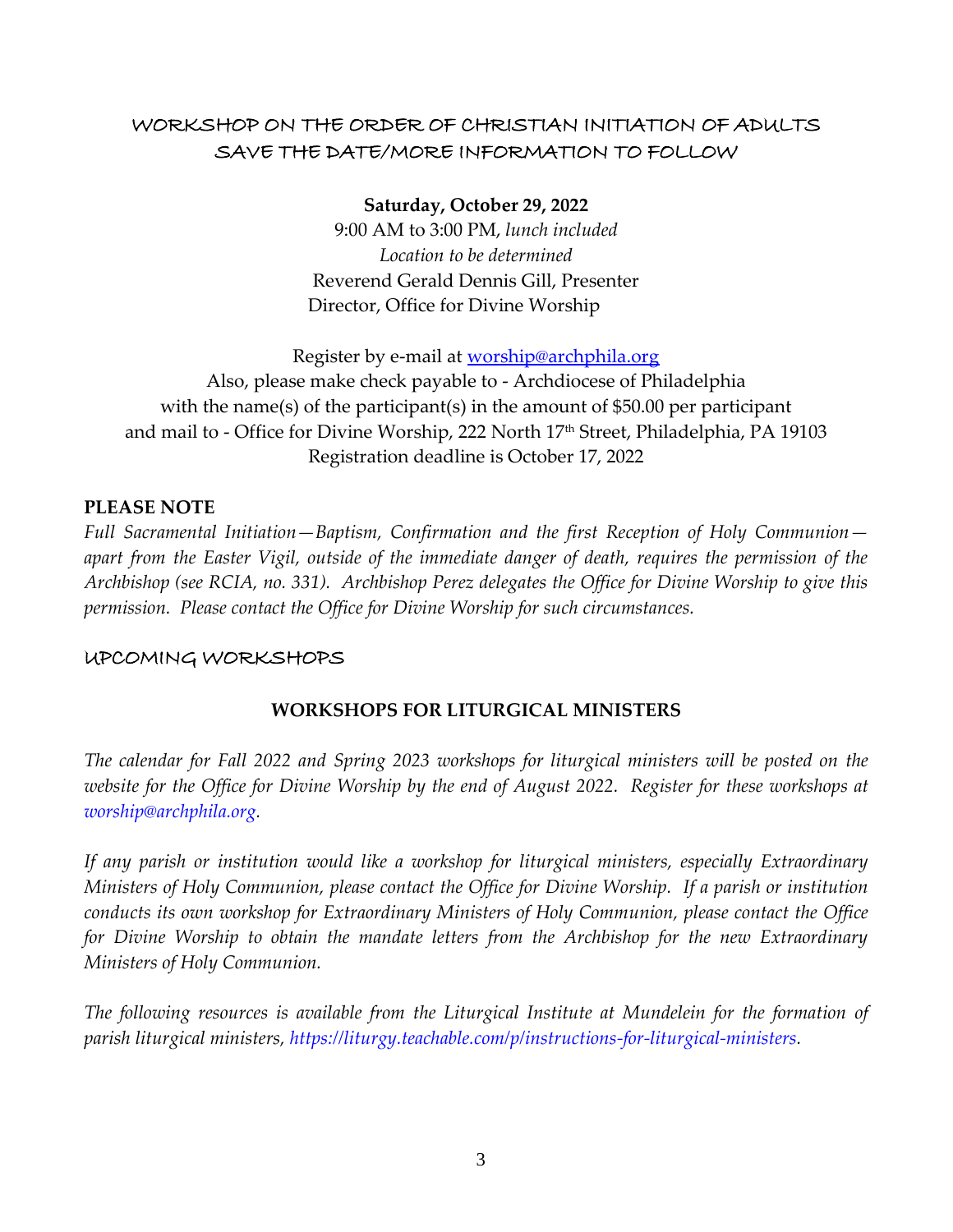# Altar Server Workshop Saturday, November 5, 2022 Cathedral Chapel 9:30 AM to 11:30 AM Please register at: [worship@archphila.org](mailto:worship@archphila.org)

### EXTRAORDINARY MINISTERS OF HOLY COMMUNION

- **All Extraordinary Ministers of Holy Communion are to have an appointment letter from the Archbishop.**
- Candidates are to be fully initiated practicing Catholics, high school graduates, validly married (if married), recognized for faith and devotion to the Holy Eucharist as well as for service in the parish/institution.
- Pastors and chaplains are encouraged to send new Extraordinary Ministers of Holy Communion to the archdiocesan formation sessions. Current Extraordinary Ministers of Holy Communion are also welcome to attend.
- Pastors and chaplains are reminded to inform the Office for Divine Worship if they conduct their own formation and to send to this office their request for new Extraordinary Ministers of Holy Communion.
- Request forms can be found on the Office for Divine Worship website. Letters of Appointment from the Archbishop will then follow.
- Extraordinary Ministers of Holy Communion are appointed for a three-year term and for the place where they are commissioned. Terms may be renewed if agreeable to both the pastor/chaplain and the minister.
- All records of active Extraordinary Ministers of Holy Communion are maintained by the parish/institution.
- **Extraordinary Ministers of Holy Communion are commissioned after participation in a training session, according to the form found in the** *Book of Blessings***, Chapter 63, "Order for the Commissioning of Extraordinary Ministers of Holy Communion."**
- Extraordinary Ministers of Holy Communion only serve in the parishes/institutions for which they are commissioned.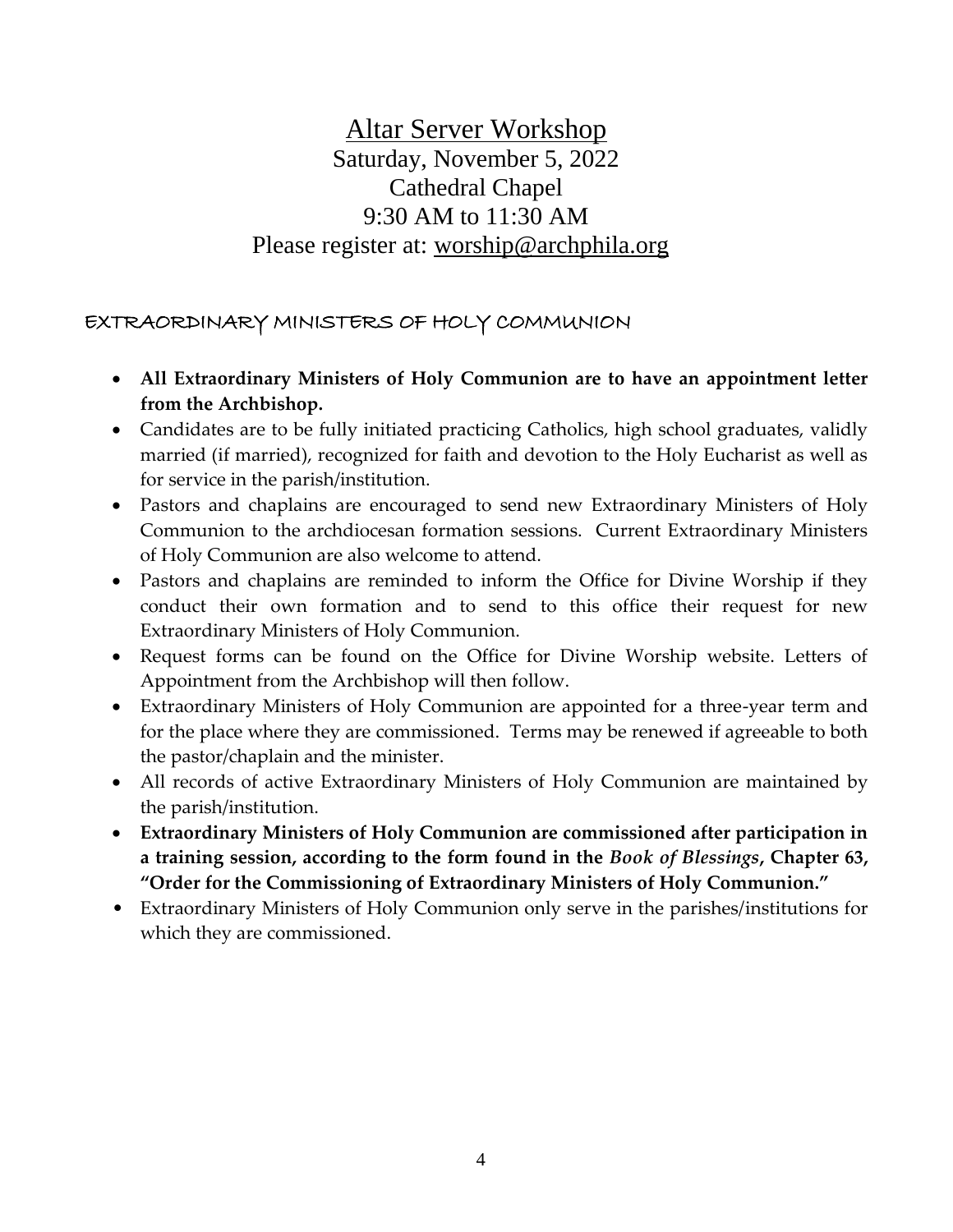### PROTOCOL FOR BUILDING NEW OR RENOVATING CHURCHES AND CHAPELS WITH PARTICULAR ATTENTION TO LITURGICAL REQUIREMENTS

#### *Step One*

The pastor of the parish church, or the person in charge of a chapel, contacts the Office for Divine Worship to obtain archdiocesan guidelines for the construction and renovation of churches and chapels.

#### *Step Two*

The Director of the Office for Divine Worship meets with the pastor of the parish church or the person in charge of a chapel and, if possible, the proposed architect, to review the application of the above-mentioned archdiocesan guidelines.

#### *Step Three*

Once the provisional architectural plan, including its liturgical requirements for a new or renovated church or chapel, is available, a meeting with the Director of the Office for Divine Worship is arranged by the pastor of the church, or the person in charge of the chapel, for its review.

#### *Step Four*

After the review of the provisional architectural plan, including its liturgical requirements, and with recommendations, if any, then it may be presented to the Archdiocesan Building Committee.

#### *Step Five*

When the Archdiocesan Building Committee has completed its review of the plan, then it proceeds to the College of Consultors for approval and finally to the Archbishop for his final approval.

#### PROTOCOL

FOR BUILDING NEW OR RENOVATING MUSIC SPACES

IN CHURCHES AND CHAPELS

WITH PARTICULAR ATTENTION TO THE MUSICAL INSTRUMENTS FOR THE CELEBRATION OF THE SACRED LITURGY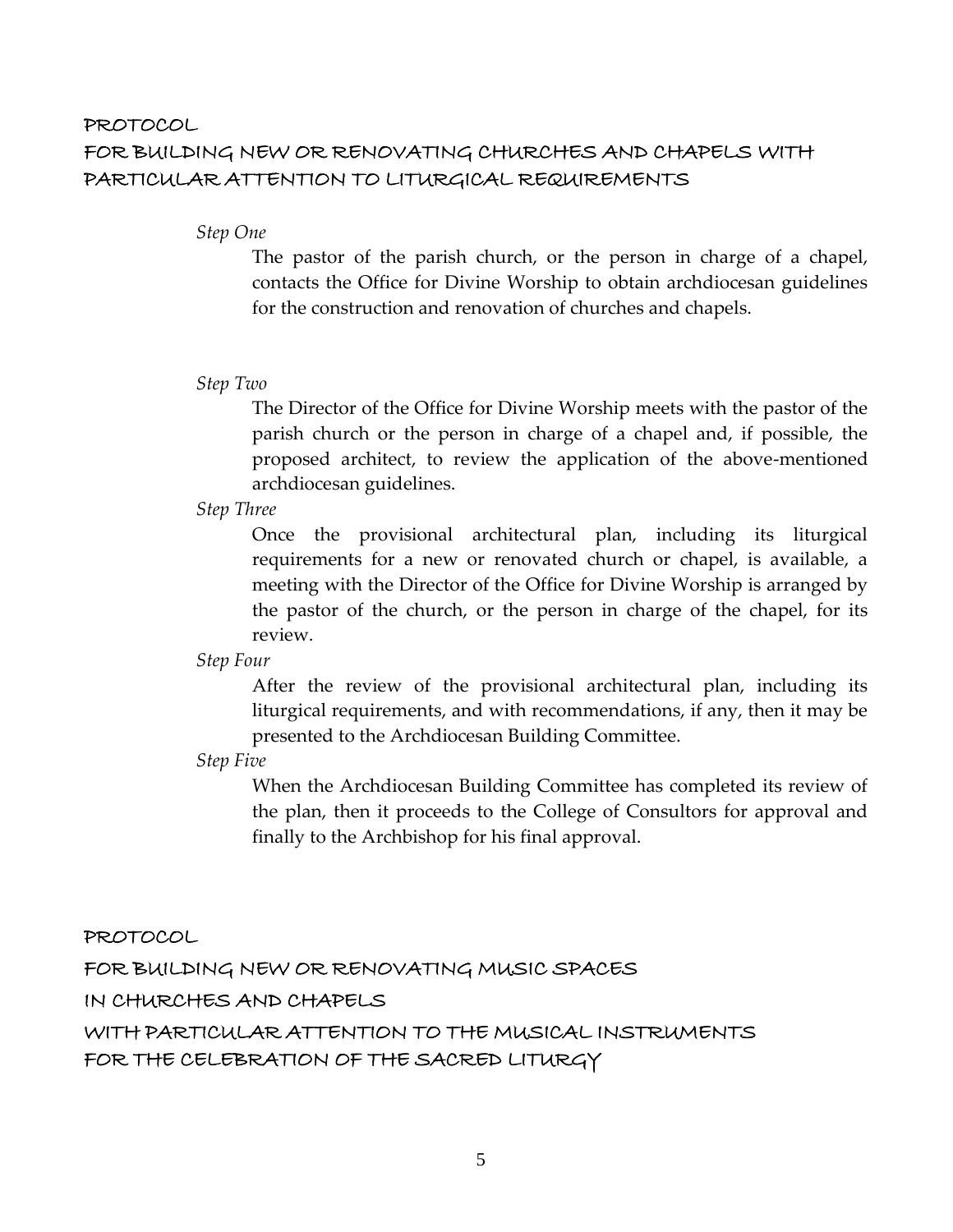*Step One*

The pastor of the parish church, or the person in charge of a chapel, contacts the Office for Divine Worship to obtain Archdiocesan Guidelines for the Music Spaces in the construction and renovation of churches and chapels.

*Step Two*

The Director of the Office for Divine Worship or a representative meets with the pastor of the parish church or the person in charge of a chapel and, if possible, the proposed architect, to review the application of the above-mentioned archdiocesan guidelines.

*Step Three*

Once the provisional architectural plan is available, the pastor of the church or the person in charge of the chapel arranges a meeting with the Director of the Office for Divine Worship for its review. The conclusions of this review become a constitutive part of the presentation to the Archdiocesan Building Committee of the larger construction or renovation project.

*The Office for Divine Worship should be consulted concerning the purchase or renovation of an organ, even apart from the construction or renovation of churches or chapels.*

NORMS REGARDING COMMUNION SERVICES IN THE ARCHDIOCESE OF PHILADELPHIA WHEN DAILY MASS CANNOT BE CELEBRATED October 1, 2010

Every priest knows the great privilege it is to celebrate Mass for the faithful on Sunday, as well as on a daily basis.

Legitimate occasions, however, arise when a priest cannot be available for daily Mass. These include times for priests to be away from the parish, such as retreat, workshop and vacation, as well as pressing pastoral needs and the weekly day-off. These occasions when daily Mass cannot be celebrated require a pastoral response for the benefit of both the priests and the faithful.

1. The cancellation of a daily Mass, when known in advance, should be well published for the faithful, together with the schedule of Masses at nearby locations.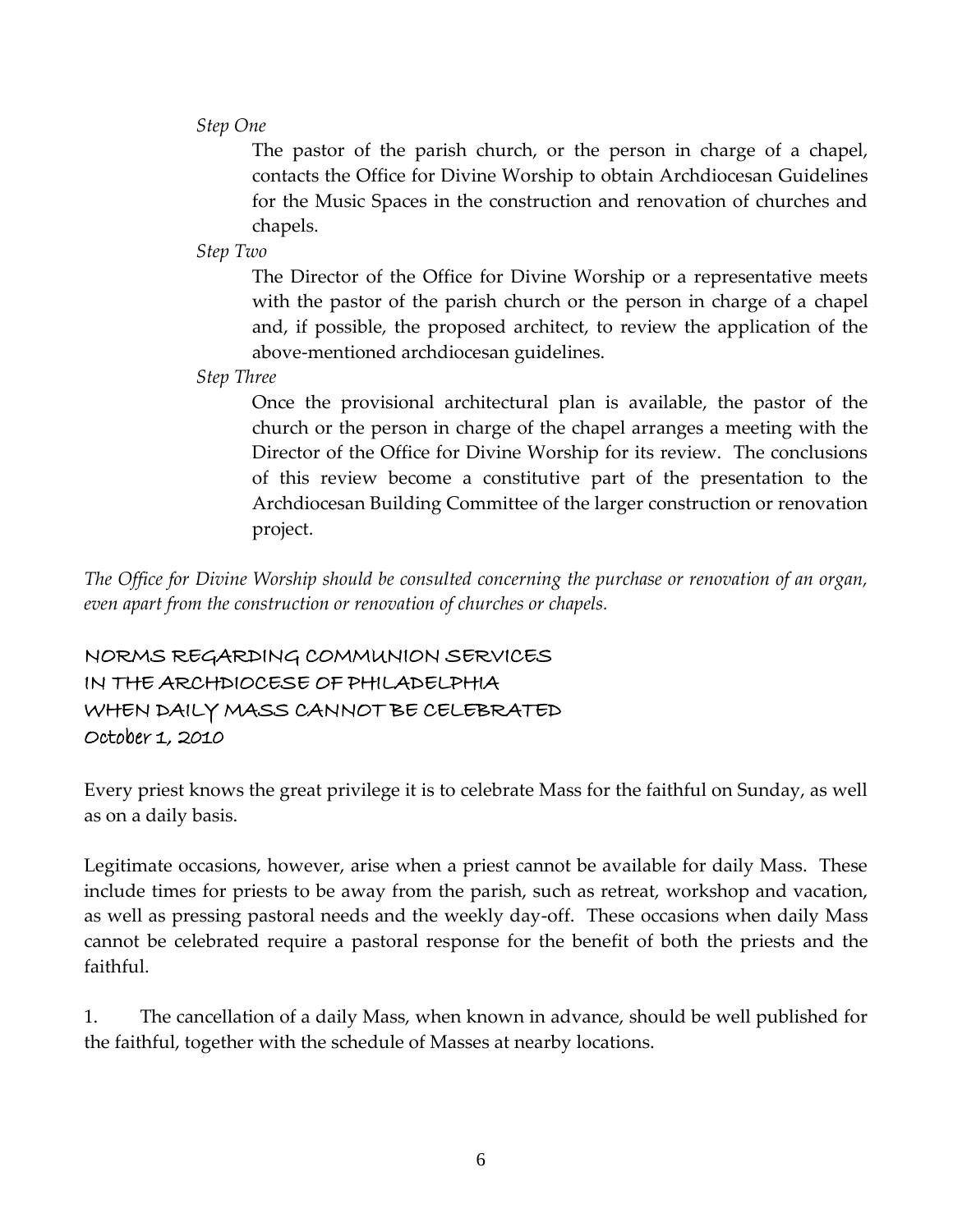2. If a parish has more than one daily Mass but, for the legitimate occasions listed above, must cancel one of these, then the faithful should be encouraged to participate, when possible, at another scheduled Mass, even outside the parish.

3. A priest may permit a Communion Service consisting of the Liturgy of the Word with the distribution of Holy Communion only when it is difficult for the faithful to participate at a scheduled Mass. A Communion Service is not to be scheduled on a regular basis; it is meant to be an exception.

4. When there is the need for a Communion Service, deacons and, in their absence, extraordinary ministers of Holy Communion may be delegated by the priest for such a service. Deacons and extraordinary ministers of Holy Communion should be prepared in advance according to the proper liturgical rites.

5. When a daily Mass is cancelled, and another Mass or a Communion Service is not available, other laudable practices would include the Liturgy of the Hours, a Liturgy of the Word, adoration of the Most Blessed Sacrament, or the communal recitation of the rosary.

The theological and liturgical primacy of the reception of Holy Communion during Mass is rightly safeguarded when a Communion Service occurs only by way of exception.

## ANNUAL EUCHARISTIC DEVOTION, THE FORTY HOURS DEVOTION PLANNING FOR 2022-2023

The ritual book, *Holy Communion and Worship of the Eucharist outside Mass*, number 86, proposes:

*In churches where the Eucharist is regularly reserved, it is recommended that solemn exposition of the Blessed Sacrament for an extended period of time should take place once a year, even though this period is not strictly continuous. In this way, the local community may reflect more profoundly upon this mystery and adore Christ in the sacrament.*

The Archdiocese of Philadelphia, dating from the time of the saintly Bishop John Neumann, has observed the tradition of the annual Forty Hours Devotion in our parishes and other institutions. Often the dates for the Annual Eucharistic Devotion center on the feast day of the parish or institution or the date of the dedication of the church or chapel. The Chancery Office maintains the calendar of the Forty Hours Devotion. Please contact the Chancery Office to check on the dates or to adjust the dates for when your parish is scheduled for the Forty Hours Devotion.